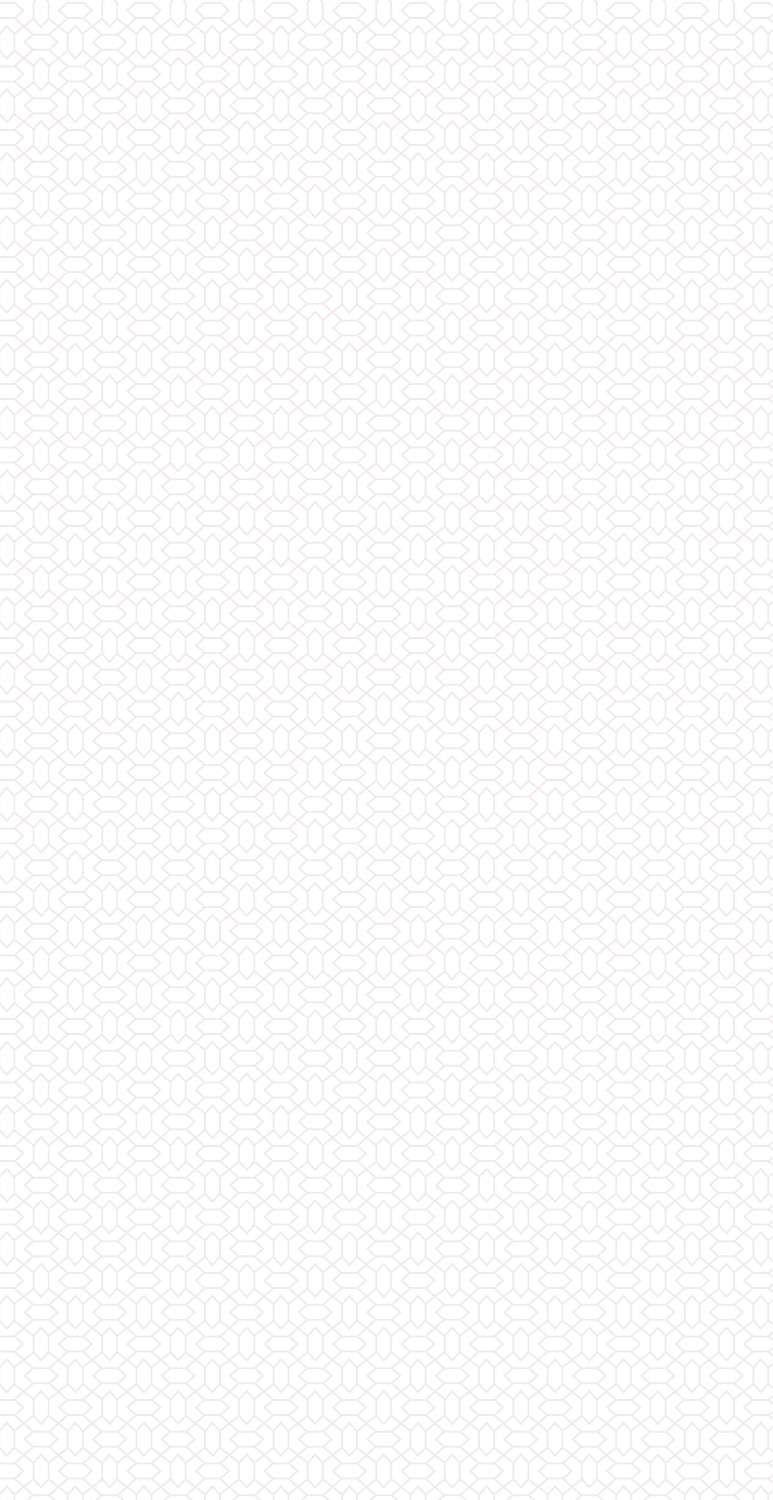### *All Day Menu*

#### *Lobby Lounge Breakfast Menu Available from 7 a.m. to 11 a.m.*

#### **Breakfast Toasts and Breads**

| S L' DE SY Scrambled egg white, Gruyère, sourdough, asparagus             | 545 |
|---------------------------------------------------------------------------|-----|
| Y Baked Portobello, spinach, vegan cheese, gluten free bread              | 505 |
| <b>D PIL</b> Croissant, smoked turkey, house-smoked bacon, Cheddar cheese | 605 |
| <b>Set D</b> Multi grain bagel, house smoked salmon, onion, cream cheese  | 605 |
| <b>Pancakes and Waffles</b>                                               |     |
| <b>DE</b> Mixed berries pancake, honey, vegan butter                      | 485 |
| <b>DEN</b> Chocolate waffles, Mascarpone, almond flakes                   | 485 |
| <b>Breakfast Power Bowls</b>                                              |     |
| <b>DNV</b> Overnight oats, fresh berries, nuts                            | 460 |
| $\mathbf{\mathcal{L}}$ N Granola, rice milk, Greek yoghurt, fresh berries | 515 |
| A E SM SY Teriyaki salmon donburi, kale, poached egg                      | 750 |
| DV Oatmeal porridge, banana, chia seeds                                   | 395 |
| <b>E SY</b> Arroz caldo, free range chicken, poached egg                  | 650 |

# *Breakfast Mains*

#### **E P/L Pinoy Plate SY**

| Tapa, bacon, free-range broiled eggs, roasted tomatoes, atchara,  | 780 |
|-------------------------------------------------------------------|-----|
| mixed leaves salad, malunggay whole wheat pan de sal, garlic rice |     |

#### **E P/L SY American Plate**

| Chicken sausage, bacon, free-range eggs any style,              | 780 |
|-----------------------------------------------------------------|-----|
| roasted tomatoes, potato hash, baked beans, mixed leaves salad, |     |
| sourdough toast, sautéed organic quinoa                         |     |

#### *Add-on to your breakfast*

| P/L SY Homemade longganisa (3 pieces)      | 280        |
|--------------------------------------------|------------|
| PIL SY House-smoked bacon (5 pieces)       | 280        |
| <b>P/L SY</b> Pork tocino $(150g)$         | 235        |
| $\leq$ SY Smoked bangus (150g)             | 200        |
| <b>B SY</b> Beef tenderloin tapa $(150g)$  | 465        |
| Y Steamed brown rice                       | $55^\circ$ |
| $\blacktriangledown$ Broiled tomato (100g) | 170        |
| V Grilled Portobello mushroom $(80g)$      | 225        |
| • V Balut (duckling egg)                   | 135        |
|                                            |            |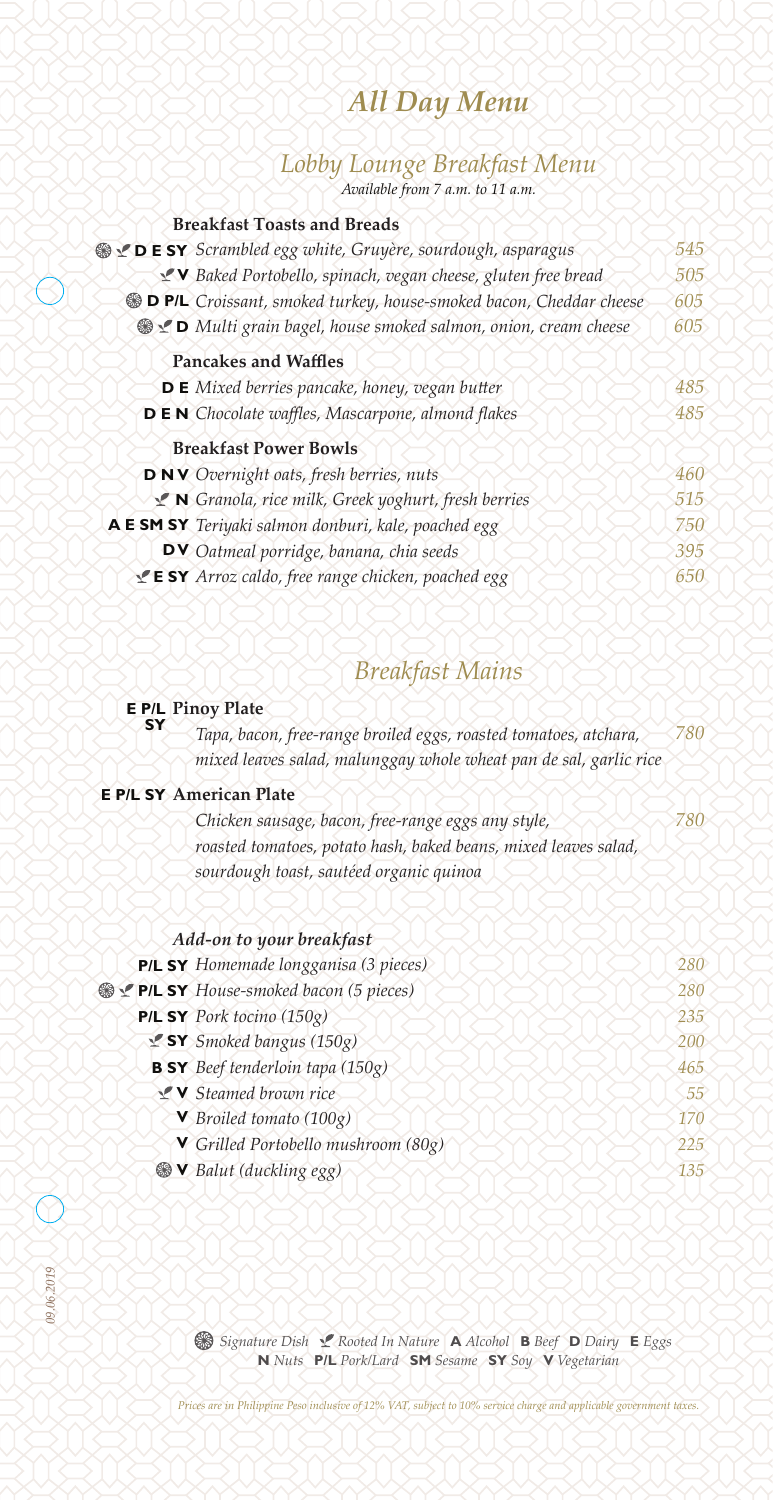## *All Day Menu.*

### *Light Meals*

|           | V Classic Bruschetta<br>Sourdough bread, tomato, basil                                 | 510 |
|-----------|----------------------------------------------------------------------------------------|-----|
|           | $\leq$ <b>E SY</b> French Fries or Potato Wedges<br>Truffle mayonnaise, tomato ketchup | 240 |
|           | <b>S SY Deep-fried Chicken</b><br>Tossed deep-fried chicken, gochujang sauce           | 560 |
|           | <b>D SY Fried Calamari</b><br>Tartar sauce                                             | 780 |
|           | S SF SY Crispy Shrimp Spring Rolls<br>Shrimps, minced vegetables, sweet spicy sauce    | 730 |
| <b>SY</b> | <b>AD</b> Fish and Chips<br>French fries, malt vinegar, tartar sauce                   | 885 |
|           | <b>D N</b> Assorted Cheese Selection<br>Fruit, nuts, bread, crackers                   | 955 |

#### *Salads and Soups*

|       | <b>D</b> Caesar Salad                                            | 650 |
|-------|------------------------------------------------------------------|-----|
| E P/L | Romaine lettuce, crispy bacon, anchovies, poached egg, parmesan, |     |
|       | garlic croutons                                                  |     |
|       | Add-on to your salad                                             |     |
|       | $\blacktriangleright$ SY Grilled chicken breast (100g)           | 260 |
|       | <b>SY</b> Grilled salmon $(100g)$                                | 620 |
|       | <b>SF SY</b> Grilled tiger prawns (3 pieces)                     | 780 |
|       | ⊻ E Tuna Niçoise Salad                                           | 810 |
|       | Seared tuna, boiled egg, tomato, potato, beans, olives           |     |
|       | D N Lobby Lounge Salad                                           | 680 |
|       | Lettuce, house-smoked bacon, feta cheese, mango, apple,          |     |
|       | dried cranberries, walnuts, chia seeds                           |     |
|       | DV Wild Mushroom Soup                                            | 670 |
|       | Truffle oil                                                      |     |
|       | <b>DE</b> Lobby Lounge Tomato Soup                               | 595 |
|       | Cream cheese tortelini, basil oil                                |     |

 *Signature Dish Rooted In Nature* **A** *Alcohol* **D** *Dairy* **E** *Eggs* **N** *Nuts* **P/L** *Pork/Lard* **S** *Spicy* **SF** *Shellfish* **SY** *Soy* **V** *Vegetarian*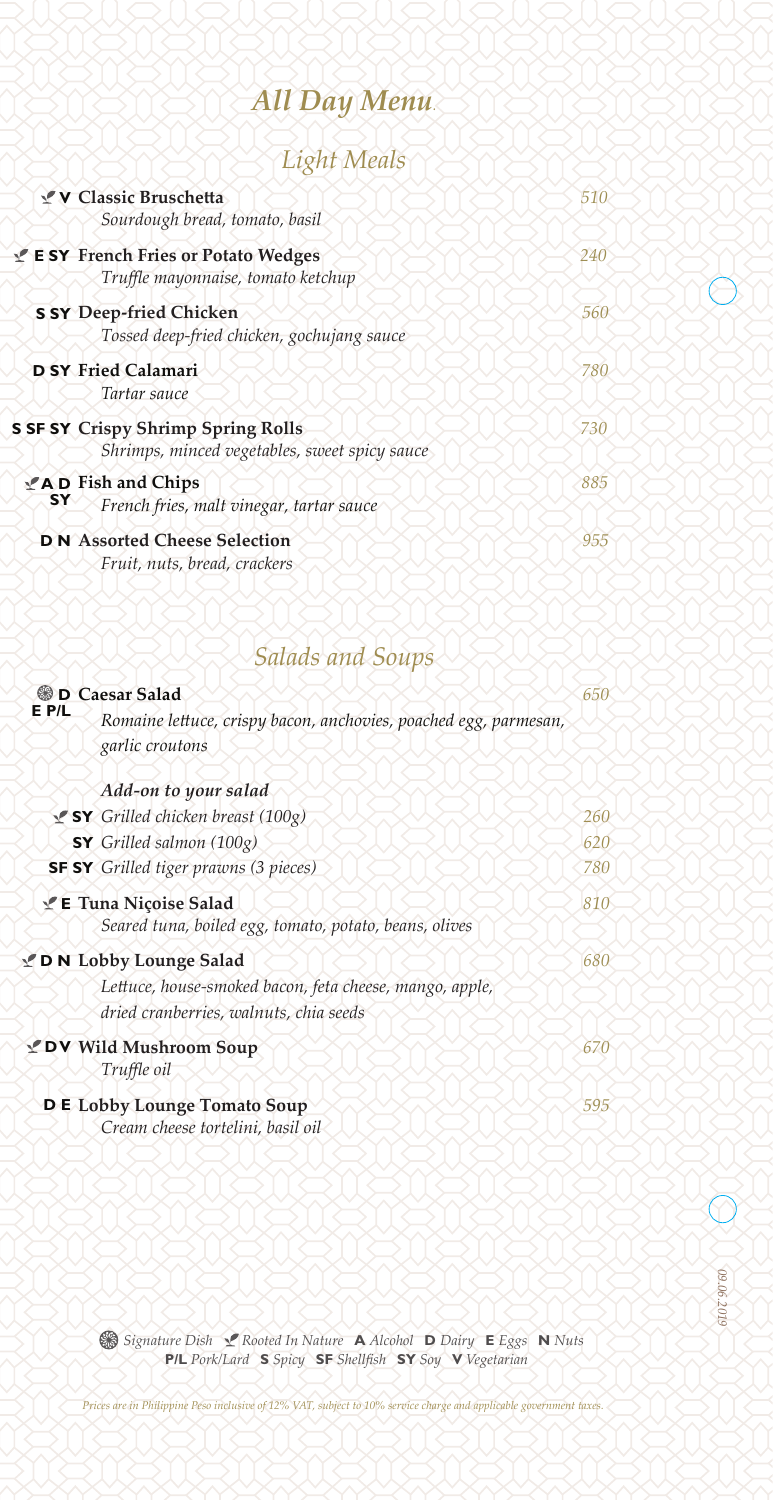# *All Day Menu*

#### *Sandwiches and Wraps*

|  |  | Served with fries or wedges |
|--|--|-----------------------------|
|  |  |                             |

|                            | screen win pas or weages                                                       |       |
|----------------------------|--------------------------------------------------------------------------------|-------|
| SΥ                         | <b>SEP/L Club Sandwich</b><br>Chicken, bacon, fried egg, lettuce, tomato       | 810   |
| P/L                        | <b>DE</b> Cuban Sandwich<br>Pork, Gruyère, pickles, mustard, country bread     | 1,290 |
|                            | D E Bagel Sandwich<br>House-smoked salmon, cream cheese, arugula               | 880   |
|                            | Ouesadilla                                                                     |       |
| <b>BDS</b>                 | Spicy beef, Gruyère cheese, tomato, chili                                      | 1,120 |
| D                          | Grilled chicken, creamy avocado, Gruyère,<br>roasted capsicum, corn            | 990   |
| YDV                        | Vegetarian, roasted Portobello mushroom, Stilton cheese,<br>crispy onion, corn | 680   |
|                            | <b>Gourmet Burger Selection</b>                                                |       |
|                            |                                                                                |       |
|                            | Served with fries or wedges                                                    |       |
| <b>BDP/L</b>               | <b>The American</b>                                                            | 995   |
| SΥ                         | Grilled beef patty 200g, bacon, tomato, pickles, cheddar                       |       |
| E P/L                      | <b>Hot Dog</b>                                                                 | 995   |
| <b>SSY</b>                 | Grilled hot dog, sweet pickles, radish, mustard, ketchup                       |       |
|                            |                                                                                |       |
|                            | <b>V SY</b> Beyond Meat Burger                                                 | 750   |
|                            | Plant based patty 160g, lettuce, tomato, cucumber, pickles,                    |       |
|                            | baked sweet potato                                                             |       |
|                            | Pastas and Noodles                                                             |       |
|                            | Spaghetti, Penne, Fettuccini or Wheat Pasta                                    | 960   |
|                            | <b>Choice of Sauce</b>                                                         |       |
| $\angle$ BD                | <b>Beef Bolognese</b>                                                          |       |
| <b>YV</b>                  | Tomato basil                                                                   |       |
| $E$ D $P/L$                | Creamy carbonara                                                               |       |
| <b>SV</b>                  | Olive chili oil and garlic                                                     |       |
|                            |                                                                                |       |
| A S SF                     | <b>Lobby Lounge Vongole Pasta</b>                                              | 1,220 |
|                            | Clams, parsley, garlic, white wine, chili                                      |       |
|                            | <b>D SF</b> Seafood Orzo                                                       | 1,200 |
|                            | Pasta, shrimps, scallops, clams, lobster bisque                                |       |
|                            |                                                                                |       |
| <b>ENS</b><br><b>SF SY</b> | <b>Seafood Laksa</b>                                                           | 970   |
|                            | Noodles, seafood, boiled egg, spicy coconut soup                               |       |
| E P/L                      | <b>Wonton Noodle Soup</b>                                                      | 670   |
| <b>SF SY</b>               | Egg noodles, shrimp and pork wonton, choy sum, chives                          |       |
|                            | Signature Dish Y Rooted In Nature A Alcohol D Dairy E Eggs N Nuts              |       |

**P/L** *Pork/Lard* **S** *Spicy* **SF** *Shellfish* **SY** *Soy* **V** *Vegetarian*

*09.06.2019*

09.06.2019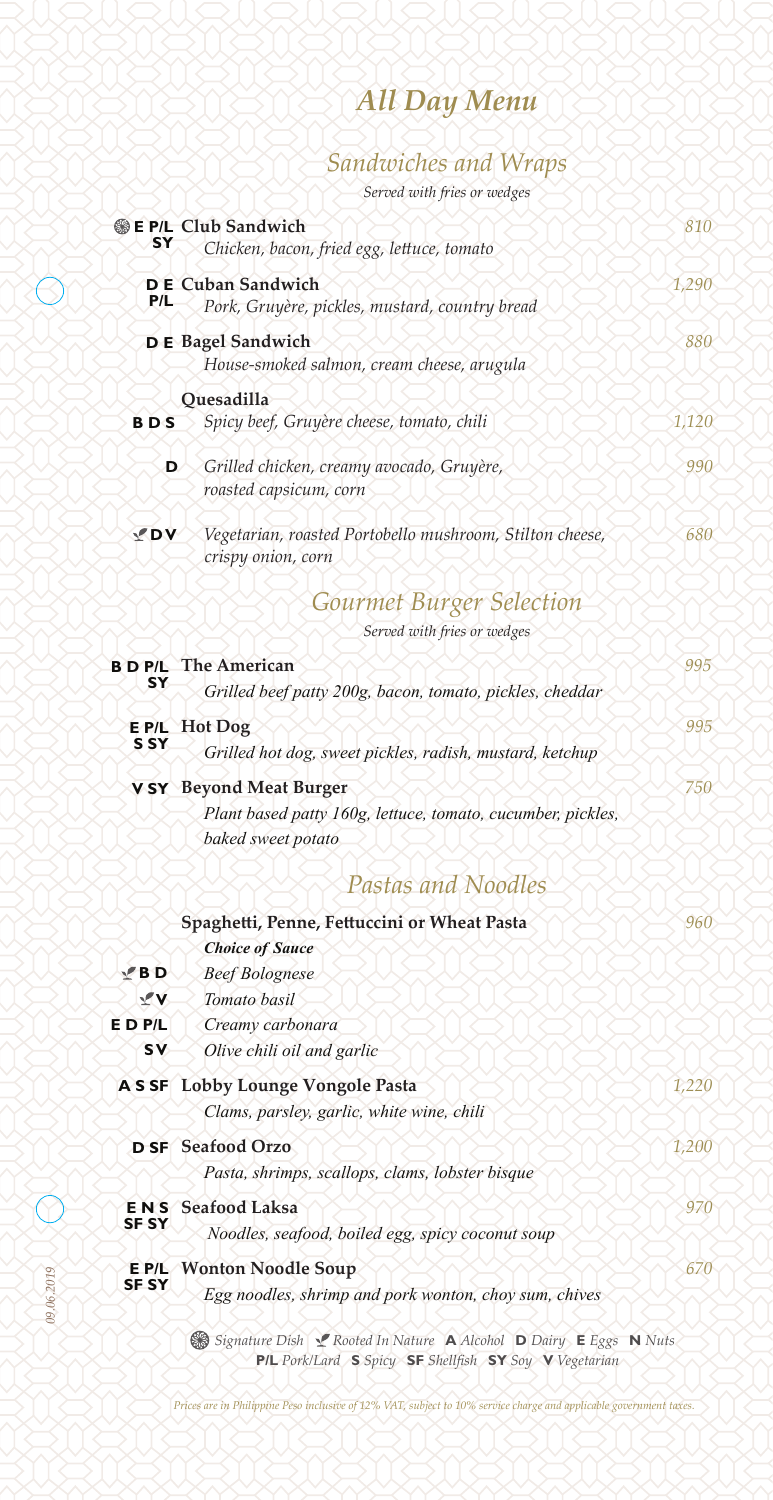#### *Filipino Cuisine*

*Today, Philippine cuisine continues to evolve as new techniques and* ingredients find their way into the country. The style of cooking traditional *dishes both simple and elaborate have grown over many centuries from their Austronesian origins to a mixed cuisine of Malay, Indian, Spanish, Chinese and American, as well as other Asian Indian cuisine adapted to indigenous ingredients and the local palate. Filipino cuisine centres with the combination of sweet "tamis", sour "asim", and salty "alat", although in Bicol Region, the Cordilleras, spicy "anghang" is a base of cooking flavor.*

*In the Philippines, Merienda, taken from the Spanish, is a light meal or snack especially in the afternoon, similar to the concept of afternoon tea.*

*Makati Shangri-La, Manila selected the distinct traditional dishes from 18 regions in the Philippines such as National Capital Region, Bicol Region, Central Visayas Region, Negros Island Region, Central Luzon, Calabarzon and Cordillera Administrative Region. Ingredients used are locally sourced from sustainable purveyors and replicated by our chefs to let you experience the traditional taste of each region.*

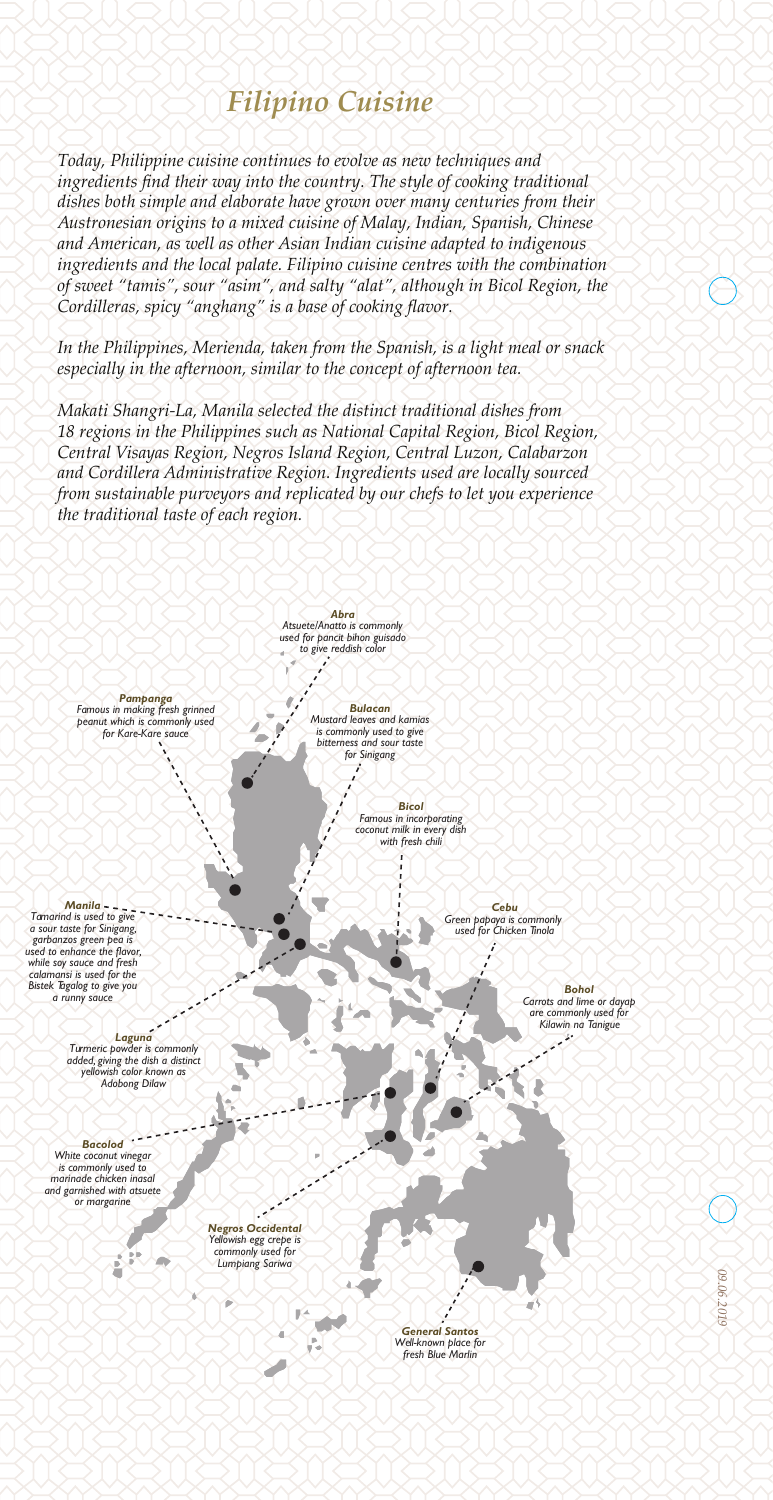## *Filipino*

#### *Starters and Soups*

| All soups served with garlic or plain rice |  |  |  |
|--------------------------------------------|--|--|--|
|                                            |  |  |  |

| <b>EN</b>    | ⊻ D Vegetables Wrapped In Crepes "Lumpiang Sariwa"<br>Minced pork, vegetables, peanut sauce                                                                  | 530   |
|--------------|--------------------------------------------------------------------------------------------------------------------------------------------------------------|-------|
| P/L          | Negros Occidental - Negros Island Region XVIII                                                                                                               |       |
|              | Chicken Soup "Tinolang Manok"                                                                                                                                | 730   |
|              | Chicken soup, green papaya<br>Cebu - Central Visayas Region VII                                                                                              |       |
| SΥ           | P/L Pork Sour Soup "Pork Sinigang"<br>Pork and vegetables in tamarind broth<br>Manila - National Capital Region                                              | 710   |
|              | Salmon Sour Soup "Sinigang na Salmon"<br>Salmon, vegetables, tamarind broth                                                                                  | 695   |
|              | Bulacan - Central Luzon Region III<br>Stews and Plancha                                                                                                      |       |
|              | <b>B N Oxtail Stew "Kare-Kare"</b>                                                                                                                           | 980   |
| <b>SF SY</b> | Peanut sauce stewed oxtail, shrimp paste, steamed rice<br>Pampanga - Central Luzon Region III                                                                |       |
|              | <b>Secure 2 Braised Pork and Chicken in Soya and Vinegar</b>                                                                                                 | 710   |
| SY           | P/L "Chicken & Pork Adobo"<br>Stewed chicken, pork in vinegar, soya sauce<br>Laguna - Calabarzon Region IV-A                                                 |       |
| SΥ           | Se Crilled Chicken Marinade "Inasal na Manok"<br>Barbecued chicken, annato oil, vinegar<br>Bacolod - Negros Island Region XVIII                              | 730   |
| SΥ           | B Sautéed Beef with Garlic and Onions "Beef Steak Tagalog"<br>Beef tenderloin, sautéed onions, crispy garlic, soya sauce<br>Manila - National Capital Region | 1,100 |
| <b>ESY</b>   | Seggplant Omelet "Tortang Talong"<br>Grilled eggplant, eggs<br>Bicol - Region V                                                                              | 530   |

*All stews and plancha are served with choice of garlic or plain rice.*

 *Signature Dish Rooted In Nature* **B** *Beef* **D** *Dairy* **E** *Eggs* **N** *Nuts* **P/L** *Pork/Lard* **SY** *Soy*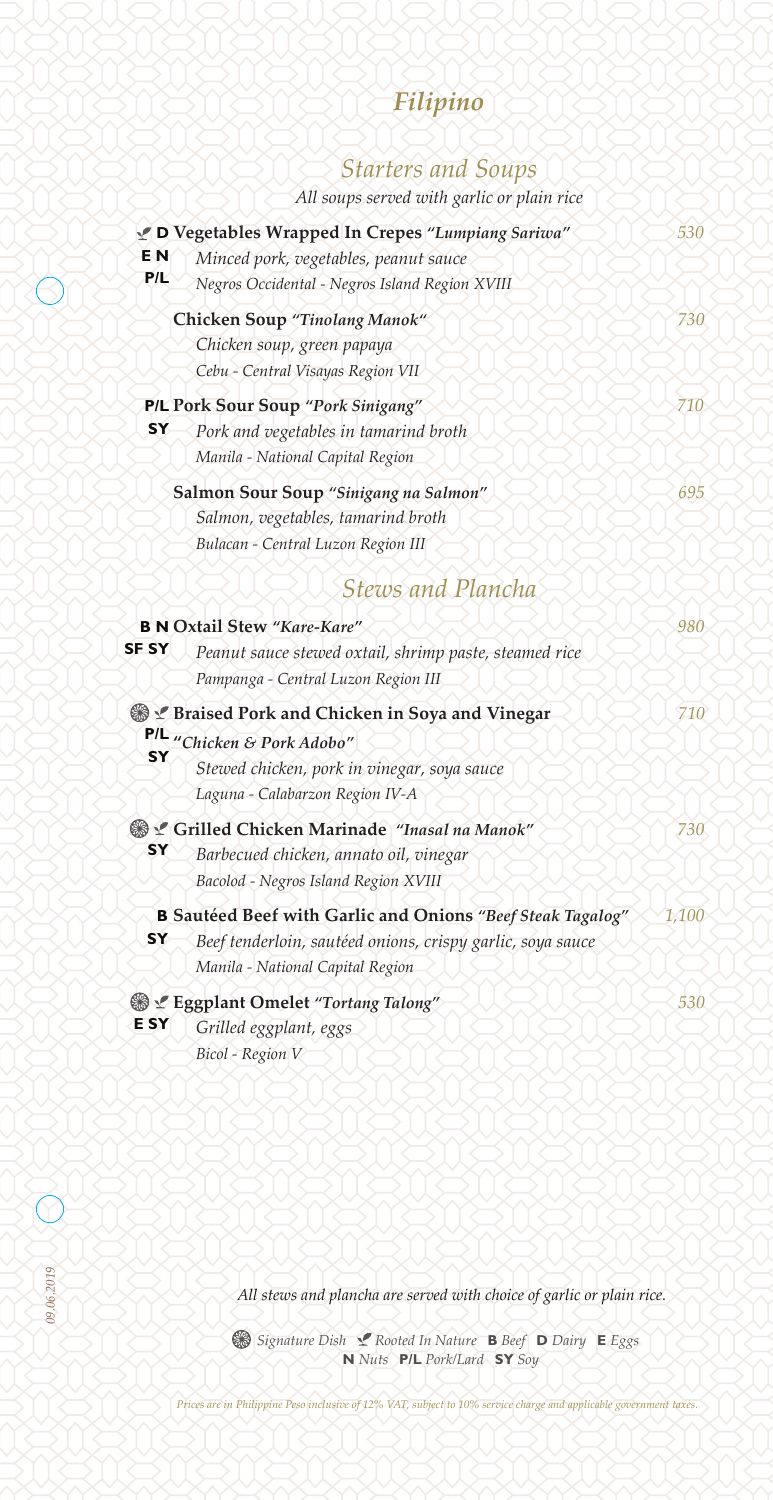# *Filipino*

### *Rice and Noodles*

| P/L                     | Let Taro Leaves in Spicy Coconut Sauce "Laing"<br>Minced pork, fried egg, garlic or plain rice<br>Bicol - Region V                               | 530 |
|-------------------------|--------------------------------------------------------------------------------------------------------------------------------------------------|-----|
| <b>SDS</b><br><b>SY</b> | <b>E P/L Pork Longganisa Fried Rice "Sinangag Longganisa"</b><br>Pork sausage, garlic, onion, egg, soy sauce<br>Bicol - Region V                 | 640 |
| <b>SF SY</b>            | <b>E P/L Stir-fried Egg Noodles "Pancit Canton"</b><br>Egg noodles, shrimp, chicken, pork, vegetables<br>Abra - Cordillera Administrative Region | 880 |
|                         | <b>SF SY Stir-fried Noodles "Pancit Bihon"</b><br>Stir-fried noodles, chicken, prawns, vegetables<br>Abra - Cordillera Administrative Region     | 710 |
|                         | Desserts                                                                                                                                         |     |
|                         | <b>Ice Cream 100ml</b>                                                                                                                           |     |
| D                       | Vanilla                                                                                                                                          | 395 |
| D                       | Belgian chocolate                                                                                                                                | 395 |
| D                       | Strawberry                                                                                                                                       | 395 |
| D                       | Caramel biscuits and cream                                                                                                                       | 395 |
| D N                     | Peanut butter                                                                                                                                    | 395 |
|                         | D Classic Crème Brûlée                                                                                                                           | 280 |
|                         | Lemon custard caramelized sugar, vanilla bean                                                                                                    |     |
|                         | D Turon de Banana                                                                                                                                | 280 |
|                         | Banana fritter, vanilla ice cream                                                                                                                |     |
|                         | <b>DE Brazo De Mercedes</b>                                                                                                                      | 280 |
|                         | Lemon custard cream cake                                                                                                                         |     |
|                         | D Philippine Mango Panna Cotta<br>Creamy custard, fresh mango                                                                                    | 320 |
|                         | <b>DE Oven Baked Chocolate Cake</b><br>Vanilla sauce                                                                                             | 320 |
|                         | <b>DE</b> Assorted Kakanin                                                                                                                       | 660 |
| SΜ                      | V Seasonal Fresh Fruits Platter                                                                                                                  | 675 |
|                         | D E Bibingka Galapong<br>Native Philippine rice cake, salted egg, cheddar,<br>fresh grated coconut                                               | 430 |
|                         | D E Halo-Halo<br>Shaved ice, sweet beans, jelly fruits, condensed milk,<br>ube ice cream, leche flan                                             | 800 |
|                         |                                                                                                                                                  |     |

€

09.06.2019 *09.06.2019*

 *Signature Dish Rooted In Nature* **D** *Dairy* **E** *Eggs* **N** *Nuts* **P/L** *Pork/Lard* **SDS** *Sulphur Dioxide and Sulphites* **SF** *Shellfish* **SM** *Sesame* **SY** *Soy* **V** *Vegetarian*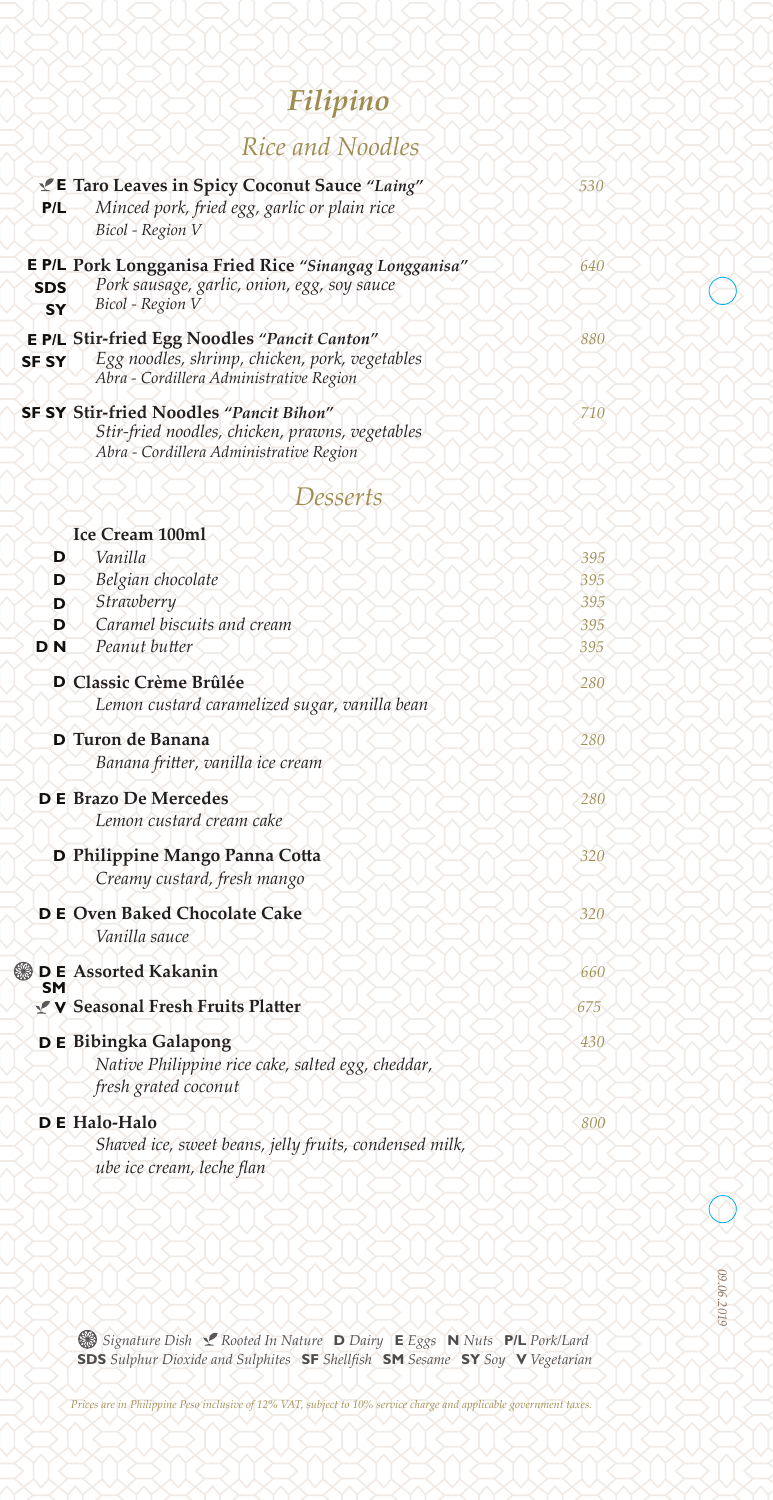#### *Tea Selection*

#### **Black Teas**

| <b>Brilliant Breakfast</b>                                                                                                                                                             | 160 |
|----------------------------------------------------------------------------------------------------------------------------------------------------------------------------------------|-----|
| This bright and bold morning tea embodies the essence<br>of a fine Ceylon tea: perfectly rounded, with body, strength,                                                                 |     |
| pungency and brilliant color.                                                                                                                                                          |     |
| <b>Original Earl Grey</b><br>Enhanced with oil of Bergamot, this original Earl Grey tea<br>is rich, yet velvety strong with a very distinctive flavor.                                 | 160 |
|                                                                                                                                                                                        |     |
| <b>Single Estate Assam</b><br>Robust and malty as Assam teas are known to be,                                                                                                          | 160 |
| this medium bodied blend's gentle earthiness is balanced<br>by a touch of spices.                                                                                                      |     |
| <b>Single Estate Darjeeling</b>                                                                                                                                                        | 160 |
| Originating from India's most famous tea growing region,<br>this tea reflects a subtle sophistication with a prominent<br>Muscatel note.                                               |     |
|                                                                                                                                                                                        |     |
| <b>Blueberry and Pomegranate</b><br>Deliciously piquant and bright, this Ceylon tea is the perfect<br>blend of tart and soft sweetness from infusions of Pomegranate<br>and Blueberry. | 205 |
| <b>Italian Almond</b>                                                                                                                                                                  | 205 |
| The medium strength bouquet combined with its mild fragrance<br>and slightly sweet almond finish makes this Ceylon tea ideal<br>as accompaniment to sweet cakes and pastries.          |     |
|                                                                                                                                                                                        |     |
| <b>Lychee Rose and Almond</b><br>Find delight in this medium bodied Ceylon pekoe with a complex<br>bouquet from a fusion of lychee, almond and rose.                                   | 205 |
| <b>Mango and Strawberry</b>                                                                                                                                                            | 205 |
| Refreshing and deliciously different, the exotic flavors<br>of mango and strawberry achieve balance when combined<br>with the Ceylon tea.                                              |     |
| <b>Natural Ceylon Ginger</b>                                                                                                                                                           | 205 |
| When combined with the bright, high grown Ceylon tea,<br>the "hot", throat-warming character of ginger offers<br>a deliciously refreshing taste in this healing concoction.            |     |
| Peach                                                                                                                                                                                  | 205 |
| A touch of peach gives this sweetly fragrant tea an elegant<br>and bright finish.                                                                                                      |     |
| <b>Rose and French Vanilla</b>                                                                                                                                                         | 205 |
| The floral aroma of rose petals gives this tea a seductive quality.<br>Tinged with the flavor of French vanilla, this is a gentle<br>and feminine brew.                                |     |
|                                                                                                                                                                                        |     |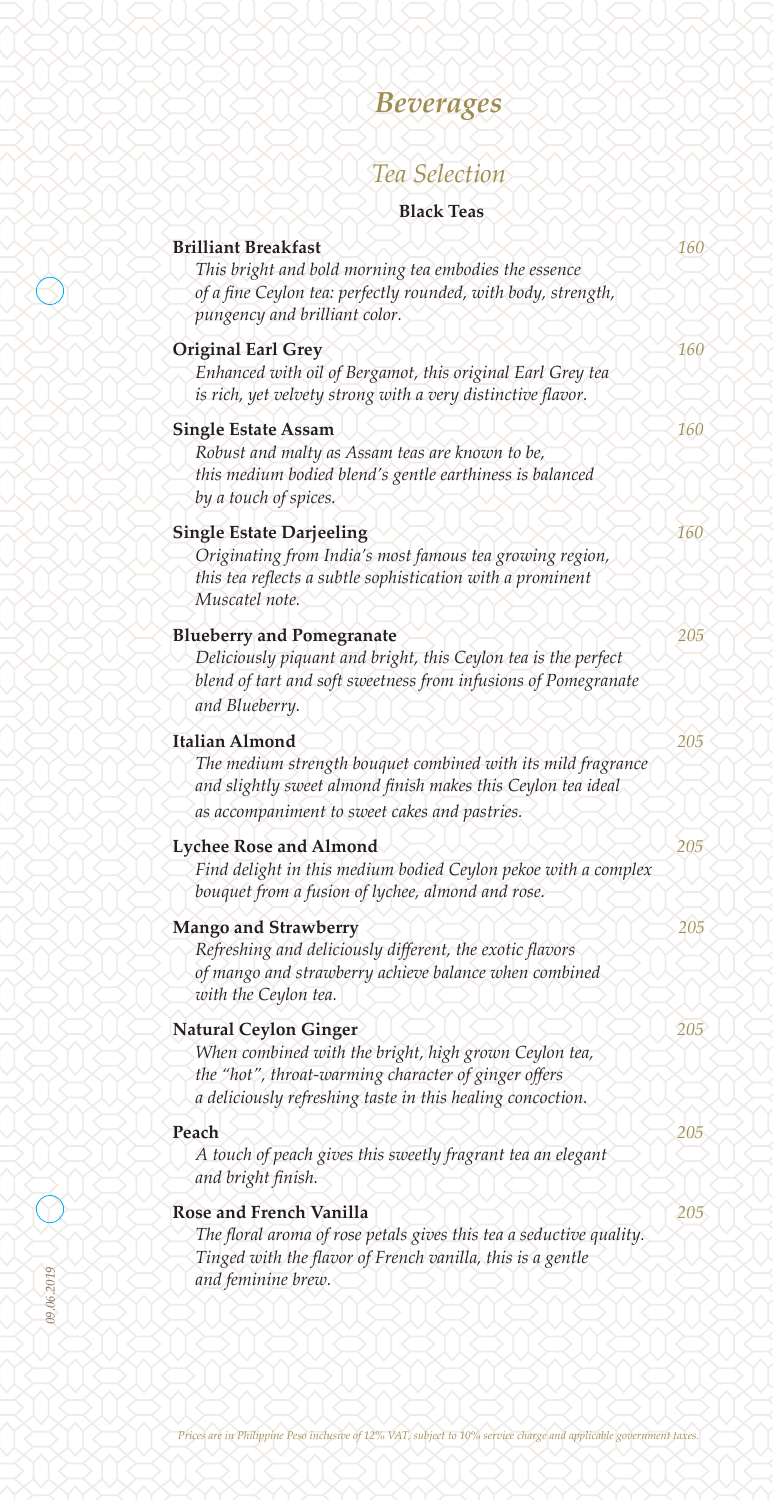| <b>Green Teas</b> |  |
|-------------------|--|
|-------------------|--|

| <b>Green Teas</b>                                                                                                                                                                                                           |     |            |
|-----------------------------------------------------------------------------------------------------------------------------------------------------------------------------------------------------------------------------|-----|------------|
| <b>Ceylon Young Hyson</b><br>A gentle brew with a slightly sweet finish,<br>this tea is ideal as an accompaniment to a meal,<br>or as a relaxing afternoon tea.                                                             | 160 |            |
| <b>Green Tea with Jasmine Flowers</b><br>Jasmine flowers in this mild tea gives it a delicate taste,<br>ideal as a palate cleanser after strong or rich tasting food.                                                       | 160 |            |
| <b>Moroccan Mint</b><br>The combination of the invigorating aroma of peppermint<br>with the gentle green tea makes for an all-natural<br>pleasant flavor and finish.                                                        | 160 |            |
| Sencha Green Extra Special<br>This pleasing and refreshing green tea offers a gentle cup<br>with a smooth, herbal finish and a touch of sweetness.                                                                          | 160 |            |
| <b>Sencha with Peppermint and Cinnamon</b><br>Steamed in the Sencha style, this green tea is beautifully<br>combined with natural mint leaves to offer a gentle,<br>reviving combination.                                   | 160 |            |
| <b>Oolong Tea</b>                                                                                                                                                                                                           |     |            |
| Ti Guan Yin<br>This delicate tea, pleasing in appearance and on the palate,<br>has a pale yellow liquor and offers a gentle taste with hints<br>of olive and herb.                                                          | 245 |            |
| <b>Herbal Infusions</b>                                                                                                                                                                                                     |     |            |
| <b>Natural Rosehip with Hibiscus</b><br>The characteristic tart flavor of Rosehip is softened<br>in this natural infusion with Hibiscus flowers, producing<br>a rosy red hued liquor with a fruity aroma rich in vitamin C. | 205 |            |
| <b>Pure Chamomile Flowers</b><br>Chamomile is traditionally enjoyed as a relaxing, soothing<br>infusion before bedtime, with it's calming aroma and<br>delicate flavor.                                                     | 205 |            |
| <b>Pure Peppermint Leaves</b><br>Naturally caffeine-free, cooling and uplifting, this infusion<br>of steeped Peppermint with a touch of honey is an ideal palate<br>cleanser.                                               | 205 |            |
| Rooibos Pure Natural Organic<br>Mild and nutty with a touch of sweetness, this tea is naturally<br>caffeine-free and has the added benefits of antioxidant properties.                                                      | 205 |            |
| <b>Rosemary and Peppermint Leaves</b><br>This elegant yet spirited infusion has bright and subtle floral<br>notes combined with mint, spearmint and spices to offer<br>a deliciously different natural infusion.            | 205 | 09.06.2019 |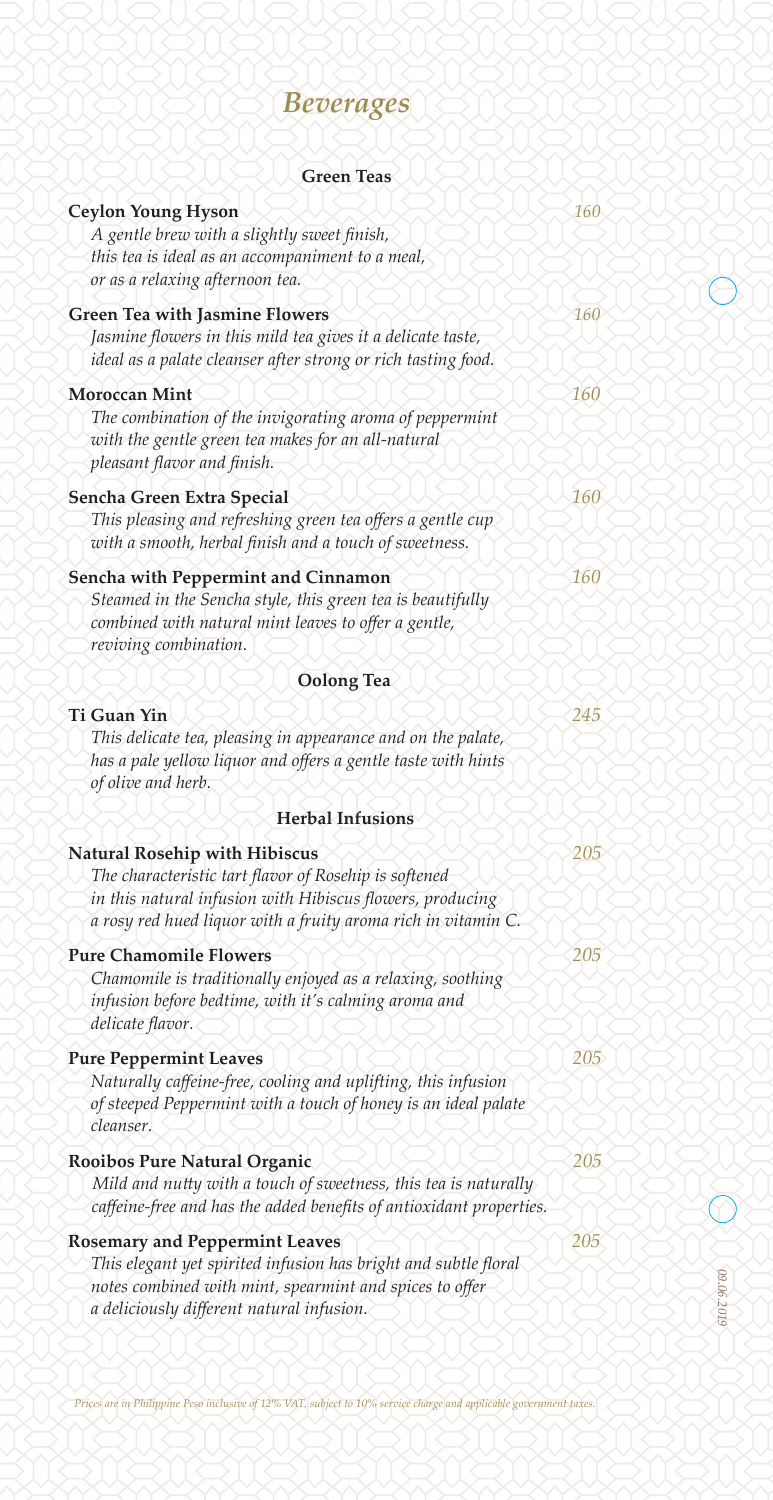### *Coffee Selection*

| Single Espresso, Macchiato            |  |
|---------------------------------------|--|
| Americano, Café Latte, Cappuccino     |  |
| Double Espresso, Decaffeinated Coffee |  |

# *Coolers & Shakes*

| Manilla-Vanilli<br>Espresso, vanilla syrup, fresh milk                             | 350 |
|------------------------------------------------------------------------------------|-----|
| Nutellatini<br>Espresso, Nutella, fresh milk                                       | 350 |
| Tiramisù<br>Espresso, cream cheese, fresh milk, sugar syrup                        | 350 |
| <b>Orange Mango Smoothie</b><br>Orange juice, mango juice, fresh milk, sugar syrup | 350 |
| Oreo Colleta Milkshake<br>Fresh milk, Oreo cookies, sugar syrup                    | 350 |
| <b>Pineapple Frosty</b><br>Pineapple juice, yoghurt, sugar syrup                   | 350 |

#### *Mocktails*

| <b>Cucumber Lemonade</b><br>Fresh cucumber juice, lime juice, apple syrup                             | 250        |
|-------------------------------------------------------------------------------------------------------|------------|
| <b>The Mint Cooler</b><br>Fresh mint leaves, lemon juice, honey, soda water                           | $\sqrt{5}$ |
| Virgin Manila Sunshine<br>Sweet iced tea, pineapple juice, orange juice,<br>coconut milk, sugar syrup | 250        |
| Waterloo<br>Watermelon juice, pineapple juice, lime juice, peach,<br>lychee syrup                     | 250        |

#### *Flavored Iced Teas*

| Dalandan, Lemon, Lychee, Passion Fruit |  |  |  |
|----------------------------------------|--|--|--|
|----------------------------------------|--|--|--|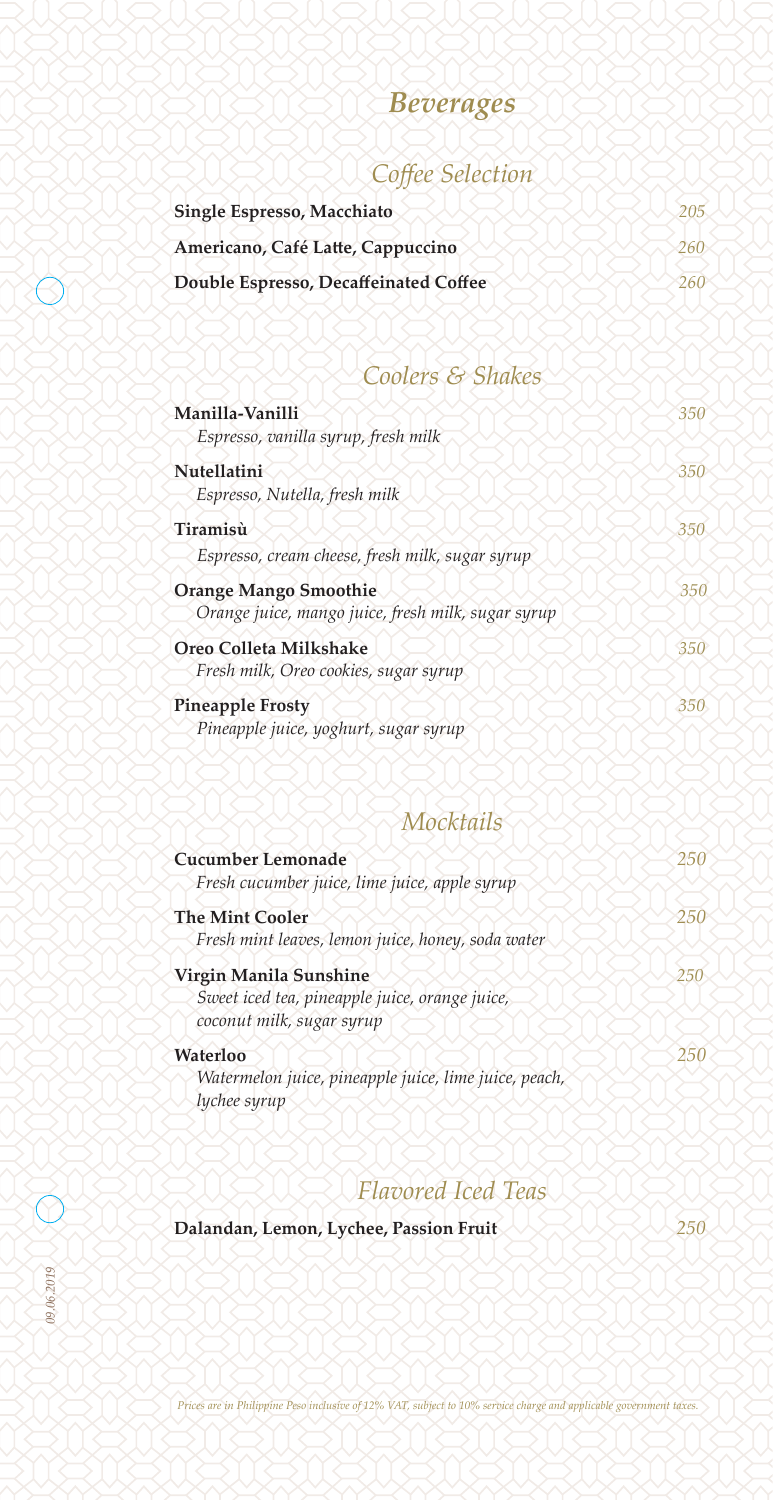

### *Fresh Juices*

| <b>Buko</b>        | 230           |
|--------------------|---------------|
| Carrot             | 320           |
| <b>Green Mango</b> | 320           |
| <b>Mango</b>       | $320^{\circ}$ |
| Orange             | 320           |
| Pineapple          | 320           |
| Watermelon         | 320           |

### *Chilled Juices*

| Calamansi, Cranberry, Pineapple, Tomato |  |
|-----------------------------------------|--|
|                                         |  |

# *Mineral Waters*

| Evian Mineral Water, 330ml          |  |
|-------------------------------------|--|
| <b>Evian Mineral Water, 750ml</b>   |  |
| <b>Wilkins Mineral Water, 500ml</b> |  |

#### *Sparkling Waters*

| Badoit, 330ml         | 225 |
|-----------------------|-----|
| Badoit, 750ml         |     |
| Perrier, 330ml        |     |
| San Pellegrino, 500ml |     |

## *Soft Drinks*

| Coke, Coke Light, Coke Zero, Royal Tru-Orange, Sprite | $\angle 00^{\circ}$ |
|-------------------------------------------------------|---------------------|
| Pepsi, Pepsi Light, Pepsi Max, 7-Up                   |                     |
| Ginger Ale, Soda Water, Tonic Water                   |                     |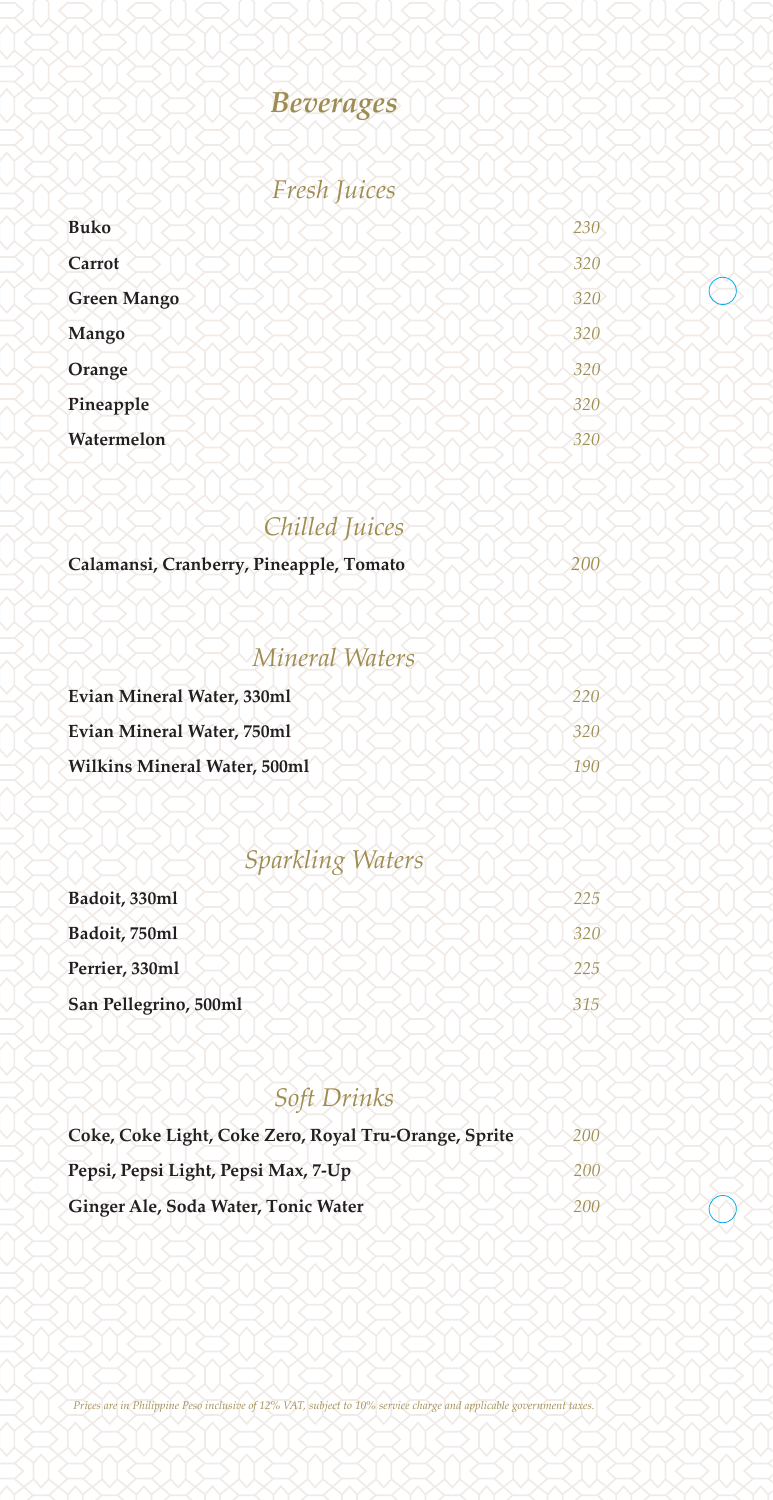#### *Cocktails*

| Cosmopolitan                                                                                 | 390 |
|----------------------------------------------------------------------------------------------|-----|
| Absolut, Cointreau, cranberry juice, lime juice                                              |     |
| <b>Cucumber Martini</b>                                                                      | 390 |
| Beefeater, cucumber juice, almond syrup                                                      |     |
| <b>Mango Martini</b>                                                                         | 390 |
| Bombay Sapphire, Cointreau, mango juice,<br>orange juice, grenadine                          |     |
| <b>Long Island Iced Tea</b>                                                                  | 480 |
| Beefeater, Absolut, Havana Club 3 years, Cazadores tequila,<br>triple sec, lemon juice, cola |     |
| Mai Tai                                                                                      | 480 |
| Havana Club 3 years, Havana Club 7 years, triple sec,<br>almond syrup, lime juice            |     |
| <b>Manila Sunshine</b>                                                                       | 390 |
| Proudly Filipino made lambanog (local coconut wine),                                         |     |
| pineapple juice, triple sec, Tanduay rum                                                     |     |
| Margarita                                                                                    | 390 |
| Cazadores tequila, triple sec, lime juice                                                    |     |
| Mojito                                                                                       | 390 |
| Bacardi Gold, lime, mint leaves, sugar, soda water                                           |     |
| <b>Moscow Mule</b>                                                                           | 390 |
| Absolut, lemon juice, Angostura bitters, ginger ale                                          |     |
| Piña Colada                                                                                  | 390 |
| Bacardi Superior, pineapple juice, coconut cream                                             |     |
| <b>Fruit Daiquiries</b>                                                                      | 390 |
| Havana club 3 years, calamansi juice, lime juice, sugar                                      |     |
| Your choice of fruit: banana, mango, passion fruit, pineapple,                               |     |
| strawberry                                                                                   |     |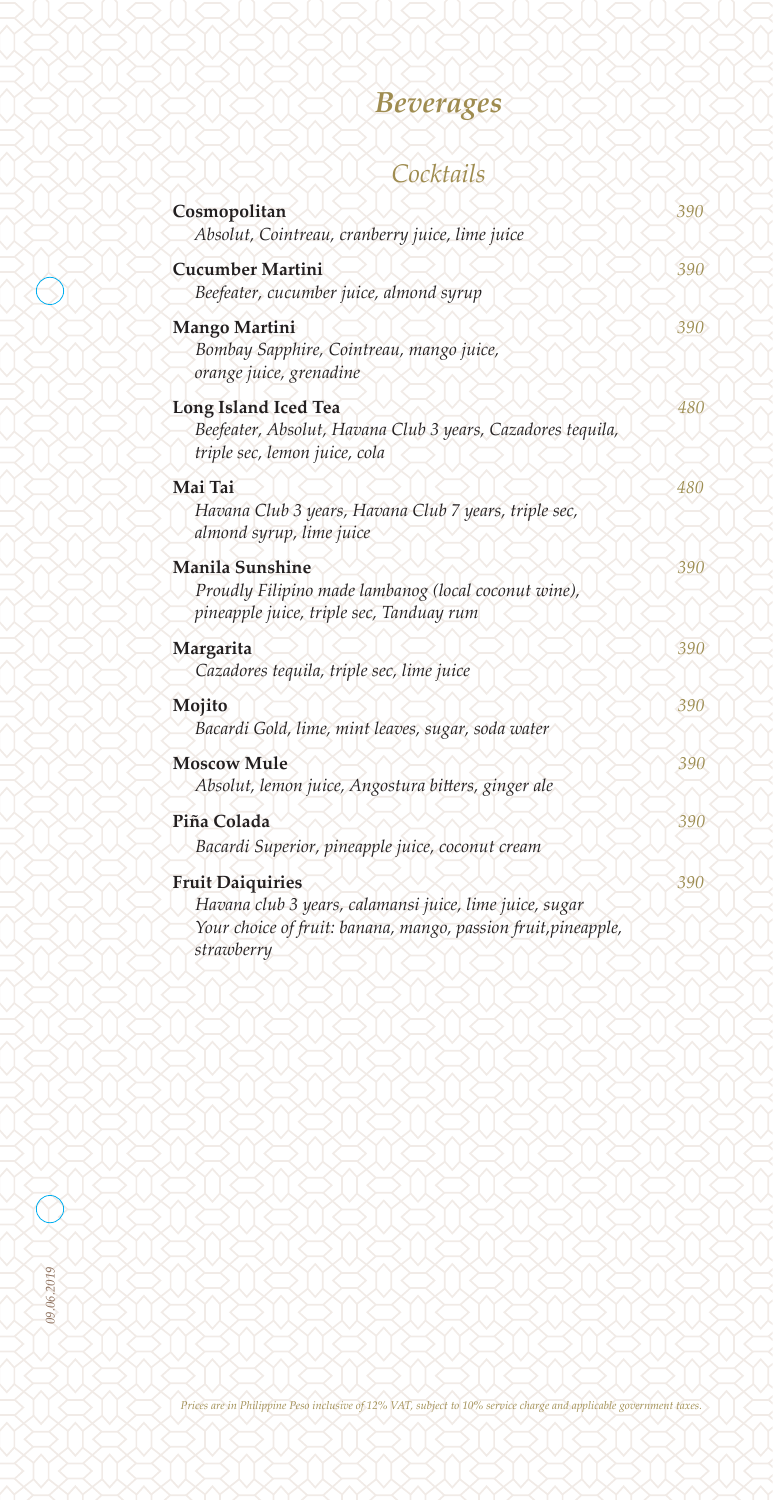#### *Beers*

| <b>San Miguel Light</b>           | 245 |
|-----------------------------------|-----|
| <b>San Miguel Pale Pilsen</b>     | 245 |
| <b>San Miguel Super Dry</b>       | 260 |
| San Miguel Cervesa Negra          | 260 |
| <b>Red Horse</b>                  | 260 |
| <b>San Miguel Premium</b>         | 320 |
| Heineken, Netherland              | 320 |
| Asahi, Japan                      | 350 |
| Stella Artois, Belgium            | 350 |
| Corona, Mexico                    | 420 |
| Kirin, Japan                      | 350 |
| Tsingtao, China                   | 350 |
| Vodka                             |     |
| Absolut, Sweden                   | 300 |
| <b>Absolut Elyx, Sweden</b>       | 480 |
| Stolichnaya, Russia               | 320 |
| Stolichnaya Elit, Russia          | 980 |
| Belvedere, Poland                 | 520 |
| <b>Grey Goose, France</b>         | 520 |
| Cîroc, France                     | 520 |
| Kettle One, Netherlands           | 520 |
| Gin                               |     |
| Beefeater, England                | 300 |
| Bombay Sapphire, England          | 320 |
| Boodles, England                  | 420 |
| Plymouth, England                 | 520 |
| Martin Miller's Original, England | 620 |
| London No. 1, England             | 920 |
| Tanqueray, Scotland               | 420 |
| Tanqueray 10, Scotland            | 580 |
| Hendrick's, Scotland              | 550 |
| The Botanist, Scotland            | 750 |
| Citadelle, France                 | 580 |
| Gin Mare, Spain                   | 920 |
|                                   |     |

*Prices are in Philippine Peso inclusive of 12% VAT, subject to 10% service charge and applicable government taxes.*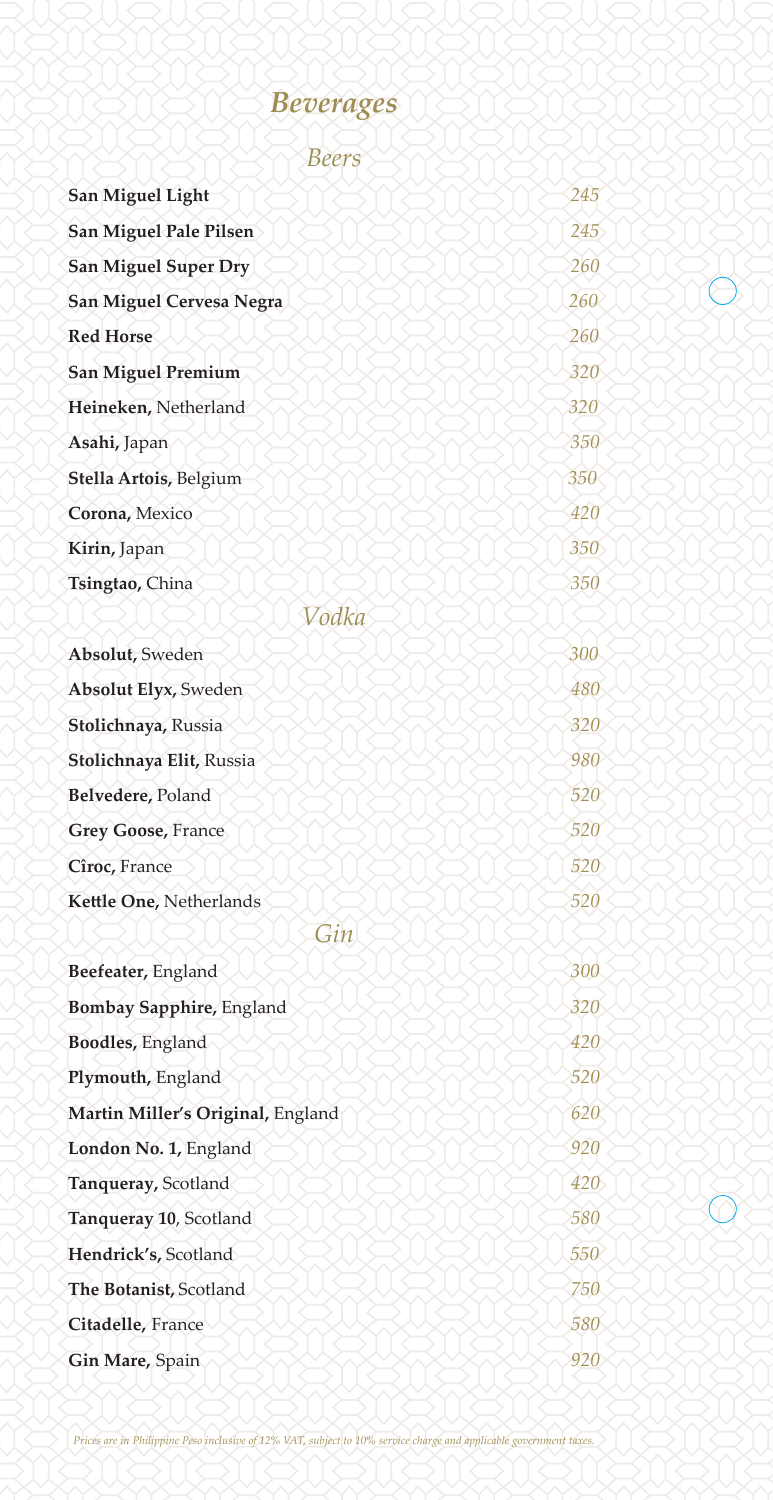#### *Rum*

| 300 |
|-----|
| 490 |
| 320 |
| 320 |
| 320 |
| 350 |
| 680 |
| 480 |
| 321 |
|     |

#### *Tequila*

| Olmeca Reposado, Mexico           |  |
|-----------------------------------|--|
| <b>Jose Cuervo Silver, Mexico</b> |  |
| Jose Cuervo Gold, Mexico          |  |
| Don Julio Reposado, Mexico        |  |
|                                   |  |

#### *Blended Whisky*

| Ballantine's Finest, Scotland         |     |
|---------------------------------------|-----|
| Ballantine's 12 yrs, Scotland         | 320 |
| Chivas Regal 12 yrs, Scotland         | 350 |
| Chivas Regal 18 yrs, Scotland         |     |
| Johnnie Walker Black, Scotland        | 450 |
| Johnnie Walker Double Black, Scotland | 450 |
| Johnnie Walker Blue, Scotland         |     |

### *Single Malt Whisky*

| Glenlivet 12 yrs, Moray Scotland            | 450  |
|---------------------------------------------|------|
| Glenlivet 15 yrs, Moray Scotland            | 750  |
| Glenmorangie 10 yrs, Speyside Scotland      | 450  |
| Glenfiddich 12 yrs, Speyside Scotland       | 450  |
| Glen Moray 12 yrs, Speyside Scotland        | 750  |
| Macallan 12 yrs Fine Oak, Highland Scotland | 750  |
| Macallan 15 yrs Fine Oak, Highland Scotland | ,200 |
| Laphroaig 10 yrs, Islay Scotland            | 450  |
| Talisker 10 yrs, Islay Scotland             | 750  |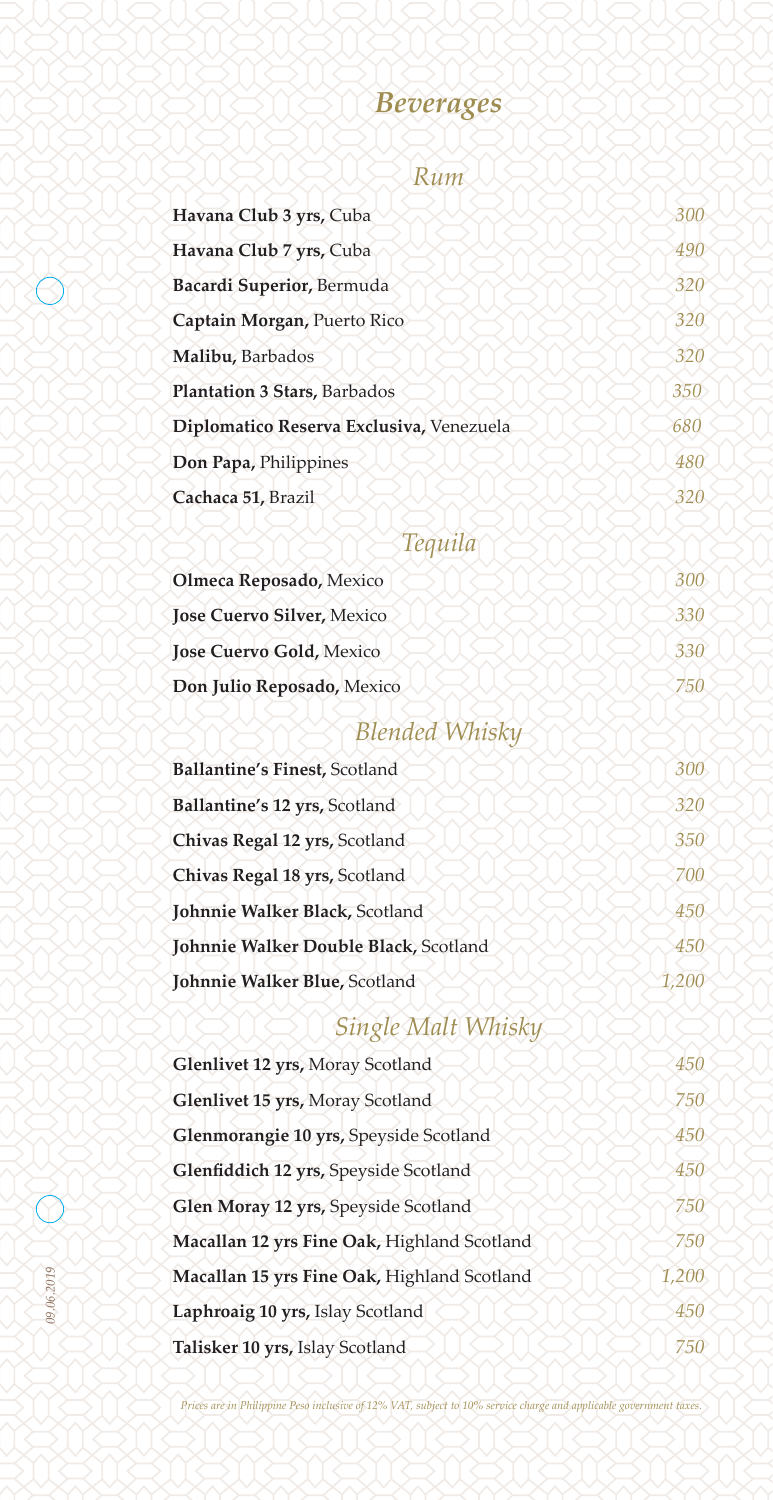# *Whiskey*

| John Jameson, Ireland            | 350    |
|----------------------------------|--------|
| Jack Daniel's, USA               | 350    |
| Rittenhouse, USA                 | 450    |
| <b>Woodford Reserve, USA</b>     | 700    |
| Cognac, Armagnac                 |        |
| <b>Martell VS</b>                | 480    |
| <b>Martell VSOP</b>              | 680    |
| <b>Martell Cordon Bleu</b>       | 1,800  |
| <b>Martell XO</b>                | 2,500  |
| <b>Hennessy VS</b>               | 480    |
| <b>Hennessy VSOP</b>             | 620    |
| <b>Hennessy XO</b>               | 1,800  |
| <b>Hennessy Paradis</b>          | 4,500  |
| <b>Remy Martin VSOP</b>          | 620    |
| <b>Remy Martin XO</b>            | 1,800  |
| <b>Remy Martin Louis XIII</b>    | 19,800 |
| <b>Bas Armagnac 15 years</b>     | 980    |
| <b>Bas Armagnac 25 years</b>     | 1,100  |
| Brandy, Port, Sherry             |        |
| Carlos I, Brandy de Jerez, Spain | 380    |
| Lepanto, Brandy de Jerez, Spain  | 820    |
| Dona Antonia Old Tawny, Portugal | 450    |
| Apostoles Gonzalez Byass, Spain  | 890    |

*Prices are in Philippine Peso inclusive of 12% VAT, subject to 10% service charge and applicable government taxes.*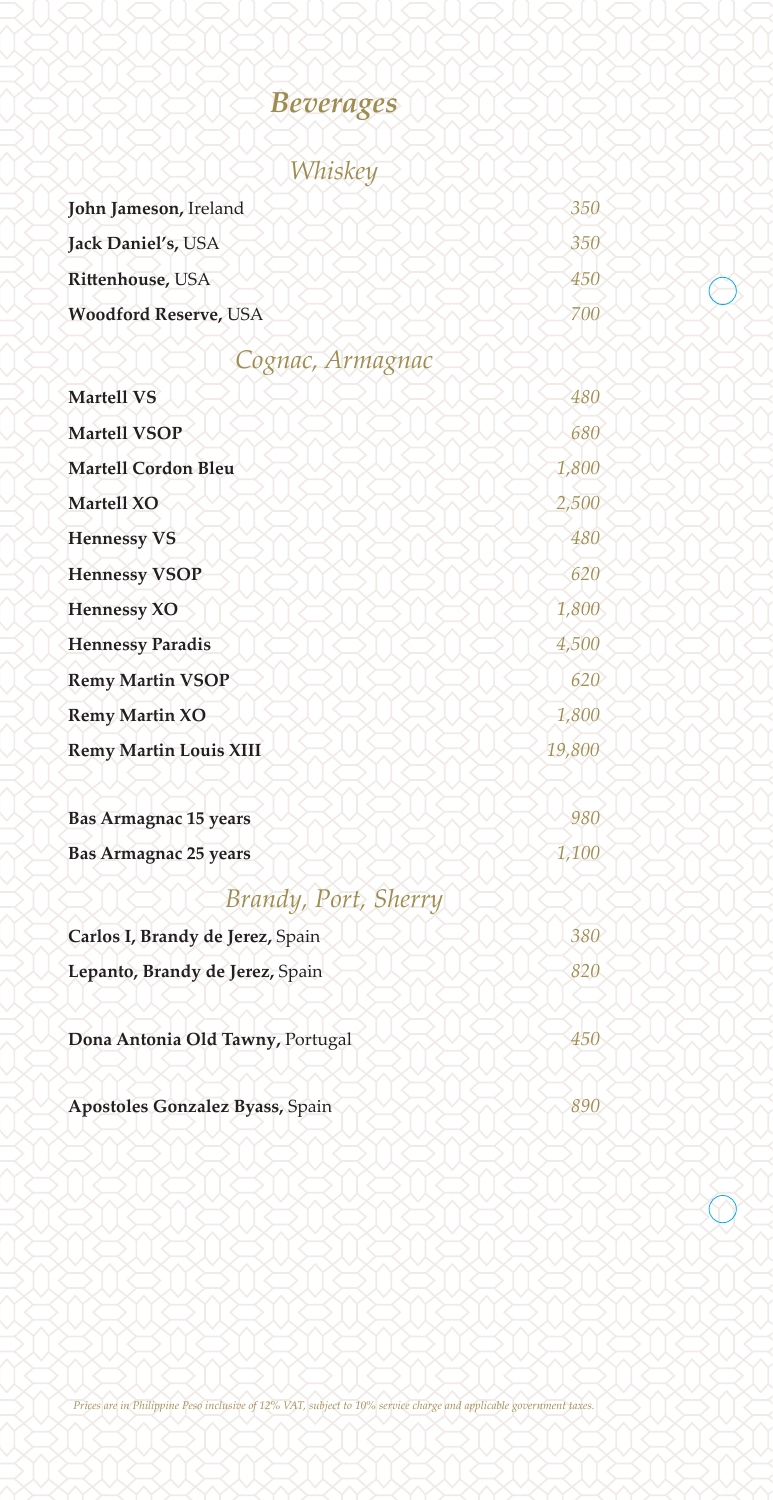### *Liqueurs*

| Bailey's Irish Cream, Ireland | 330 |
|-------------------------------|-----|
| Tia Maria, Jamaica            | 330 |
| Drambuie, Scotland            | 380 |
| Cointreau, France             | 330 |
| <b>Grand Marnier, France</b>  | 420 |
| Passoã, France                | 330 |
| Amaretto Disaronno, Italy     | 330 |
| Galliano, Italy               | 330 |
| Sambuca, Italy                | 330 |
| Fernet Branca, Italy          | 330 |
| Jägermeister, Germany         | 330 |

# *White Wines*

|                                                 | Glass | <b>Bottle</b> |
|-------------------------------------------------|-------|---------------|
| Viura Candidato, Spain                          | 325   | 1,480         |
| Pinot Grigio Castello Banfi "Le Rime", Italy    | 450   | 1,750         |
| Sauvignon Blanc Durvillea, New Zealand          | 495   | 2,350         |
| Riesling J&H Selbach Piesporter, Germany        | 550   | 2,650         |
| Chardonnay Warwick the First Lady, South Africa | 585   | 2,780         |
| Chardonnay St Francis Sonoma County, California | 725.  | 3,250         |
| Sauvignon Blanc Cloudy Bay, New Zealand         | 850   | 3.750         |

# *Red Wines*

| Malbec Doña Paula Los Cardos, Argentina          | 375 | 1,650 |
|--------------------------------------------------|-----|-------|
| Shiraz Ferraton Père & Fils "La Tournée", France | 420 | 2,180 |
| Merlot The Path, California                      | 525 | 2,300 |
| Shiraz Pirramimma "Stock's Hill", Australia      | 550 | 2,380 |
| Pinot Noir Les Vignerons Ardéchois, France       | 590 | 2,600 |
| <b>Bordeaux Mascaron Par Ginestet, France</b>    | 750 | .200  |